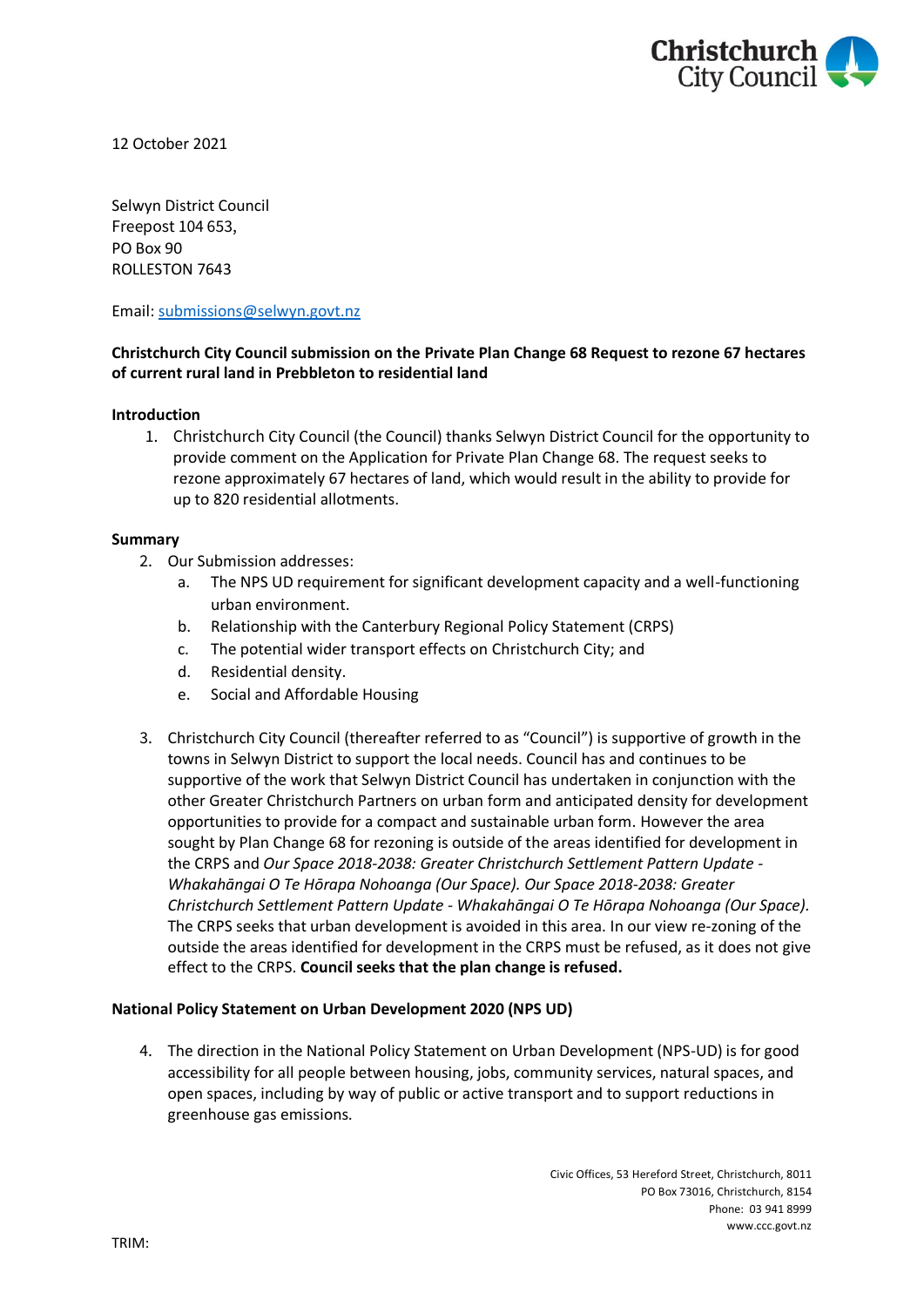5. Policy 8 of the NPS UD provides for:

*Local authority decisions affecting urban environments are responsive to plan changes that would add significantly to development capacity and contribute to well-functioning urban environments, even if the development capacity is:* 

- *(a) unanticipated by RMA (Resource Management Act 1991) planning documents; or*
- *(b) out-of-sequence with planned land release.*
- 6. The proposal is not anticipated by RMA planning documents as the site is located outside the greenfield priority areas identified on Map A of the Canterbury Regional Policy Statement (CRPS) and has not been included as a future development area in Change 1 to the CRPS.
- 7. Policy 8 of the NPS UD sets out two tests for unanticipated or out-of-sequence development. These tests are that:
	- a. The plan change will provide significant development capacity; and
	- b. The plan change will contribute to a well-functioning urban environment.

Based on the wording of Policy 8 which includes the word 'and', the direction outlined above needs to achieve both tests.

- 8. The scale for determining the significance of the development capacity provided is an important consideration. The Council considers that the assumption that 820 houses within the Greater Christchurch Partnership sub-region constitutes significant development capacity needs to be further supported by evidence, which has not been included with the plan change material as the plan change focuses on Prebbleton and the Selwyn District only. The capacity needs to be considered in the context of the Greater Christchurch 79,628 dwelling long term housing target that is required under the NPS UD to meet demand. 820 houses is only a small fraction (approximately 1%) of that housing target.
- 9. Development beyond the greenfield priority areas and the future development areas in Map A exceeds the amount of housing and business capacity required to meet medium and long term targets, identified in *Our Space 2018–2048 Greater Christchurch Settlement Pattern Update Whakahāngai O Te Hōrapa Nohoanga* and expressed in the CRPS. Thus additional capacity is in excess of what is needed. Development in these areas is not meeting a capacity shortfall, but rather could delay other growth and urban regeneration areas identified in Our Space (and where infrastructure, and the public transport system, has been already built to served) from being developed and regenerated.
- 10. A more constructive approach would be to use the guidance material provided by the Ministry of the Environment and the direction outlined in the CRPS to interpret significance. While the term 'well-functioning urban environment' is new to the NPS UD, the overall direction in the RMA outlining how the Greater Christchurch sub-region should grow has been implemented through Chapter 6 of the CRPS. This direction includes where development is best located within the Greater Christchurch sub-region and the density which development should achieve. While it is important to assess the plan change as unanticipated, the rationale for why development was directed to particular areas in the CRPS is relevant for determining the appropriateness of the proposal.

## *Relationship with the Canterbury Regional Policy Statement*

11. As mentioned before urban development proposed by Plan Change 68 is not anticipated by the CRPS. In fact the CRPS seeks that urban development is avoided in this area: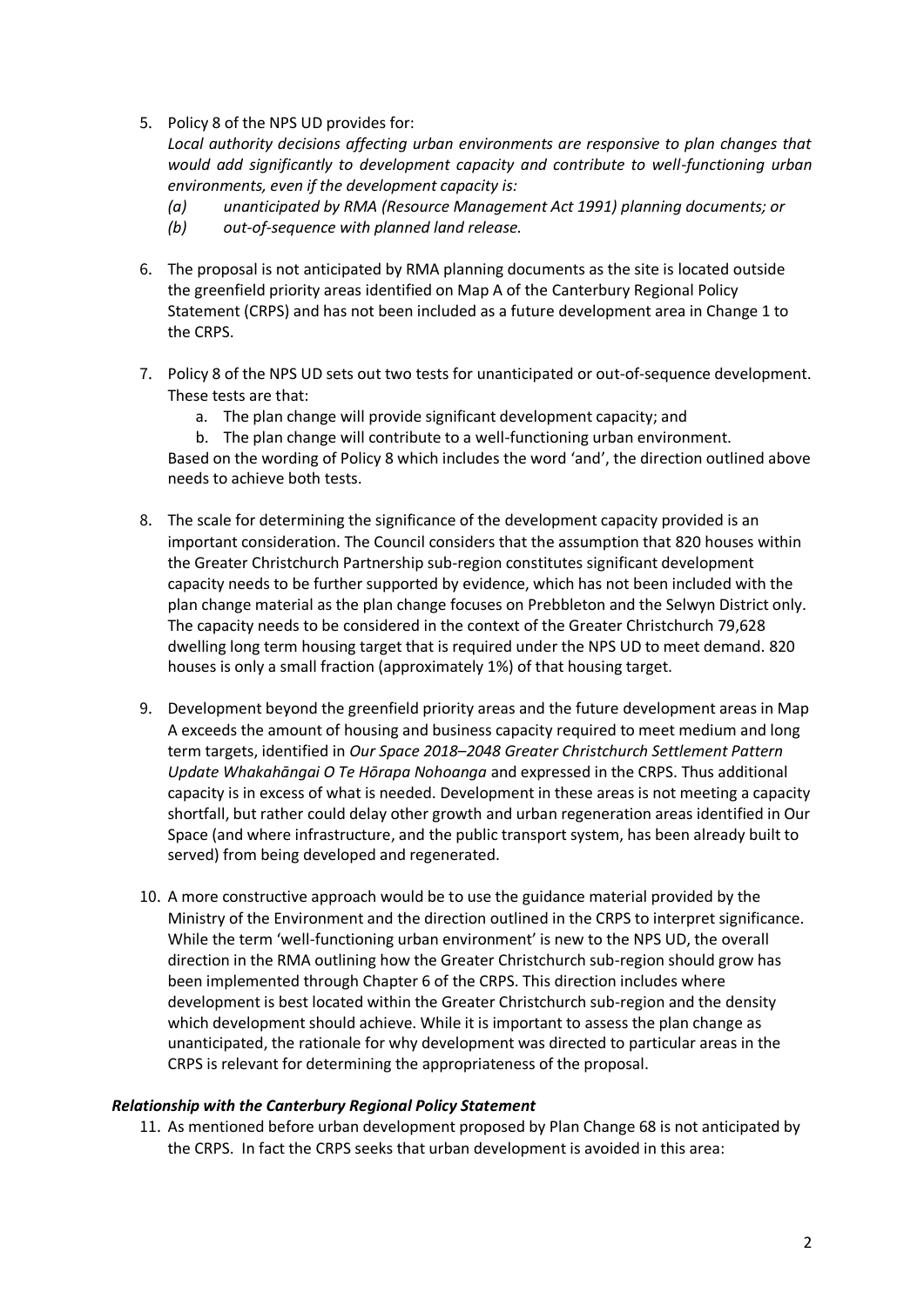*Objective 6.2.1: Recovery, rebuilding and development are enabled within Greater Christchurch through a land use and infrastructure framework that: ….3. avoids urban development outside of existing urban areas or greenfield priority areas for development, unless expressly provided for in the CRPS;*

- 12. Under the RMA, district plans are required to give effect to any national policy statement and regional policy statement. If a proposed change to a district plan will, if accepted, fail to give effect to a regional policy statement, then a change should be sought to the RPS either in advance or at the same time.
- 13. Based on our review of the Plan Change 68 documentation, we understand that a there has not been an accompanying change sought or proposed to the CRPS that would rectify any inconsistency or conflict with Objective 6.2.1 of the CRPS. Thus Plan Change 68 does not give effect to the CRPS and in our view must be declined.

### **Wider transport effects on Christchurch City**

14. Action 9b of *Our Space 2018-2048 (Greater Christchurch Settlement Pattern Update - Whakahāngai O Te Hōrapa Nohoanga*) states that:

> Selwyn and Waimakariri District Councils are required "to undertake structure planning (**including the consideration of development infrastructure and the downstream effects on the Greater Christchurch transport network**) and review of District Plans over the next year for the identified Future Development Areas in the 2019 Canterbury Regional Policy Statement (CRPS) Change set out in Action 9a" (Our Space, Page 41 – emphasis added).

- 15. The vast majority (67%) of commute for work trips from Prebbleton are to Christchurch. However the plan change is for residential development beyond the infrastructure boundary in the CRPS and thus this has not been anticipated, nor the wider road network designed to accommodate it. Thus assessment of effects on the wider road network should be considered.
- 16. The Integrated Transportation Assessment (ITA) analyses accessibility between different modes of transport. The conclusion is that there are similar travel times between Prebbleton and the popular commuter destinations using different modes of transport, in particular express buses, and private motor vehicles. However the analysis does not include the walking time to the nearest bus stop. Page 17 of the ITA states the nearest bus stop to the site is approximately 1km from the nearest edge of the site. The rest of the plan change site is between 1km and 2.5km from the nearest bus stop. A 1-2.5km walking distance will add 10-30 mins to the travel time. This will significantly increase the travel time for public transport and discourage public transport usage and thus promote the reliance on car based transport. The ITA also states the established bus routes are considered unlikely to change in future. At the time of writing it is understood that there are no proposed bus route changes proposed in Prebbleton (Pg 27 of the ITA). Council is unclear how providing urban development in an area with limited public transport this will achieve a reduction in greenhouse gas emissions, which is a requirement in the definition for a well-functioning urban environment in the NPS-UD.